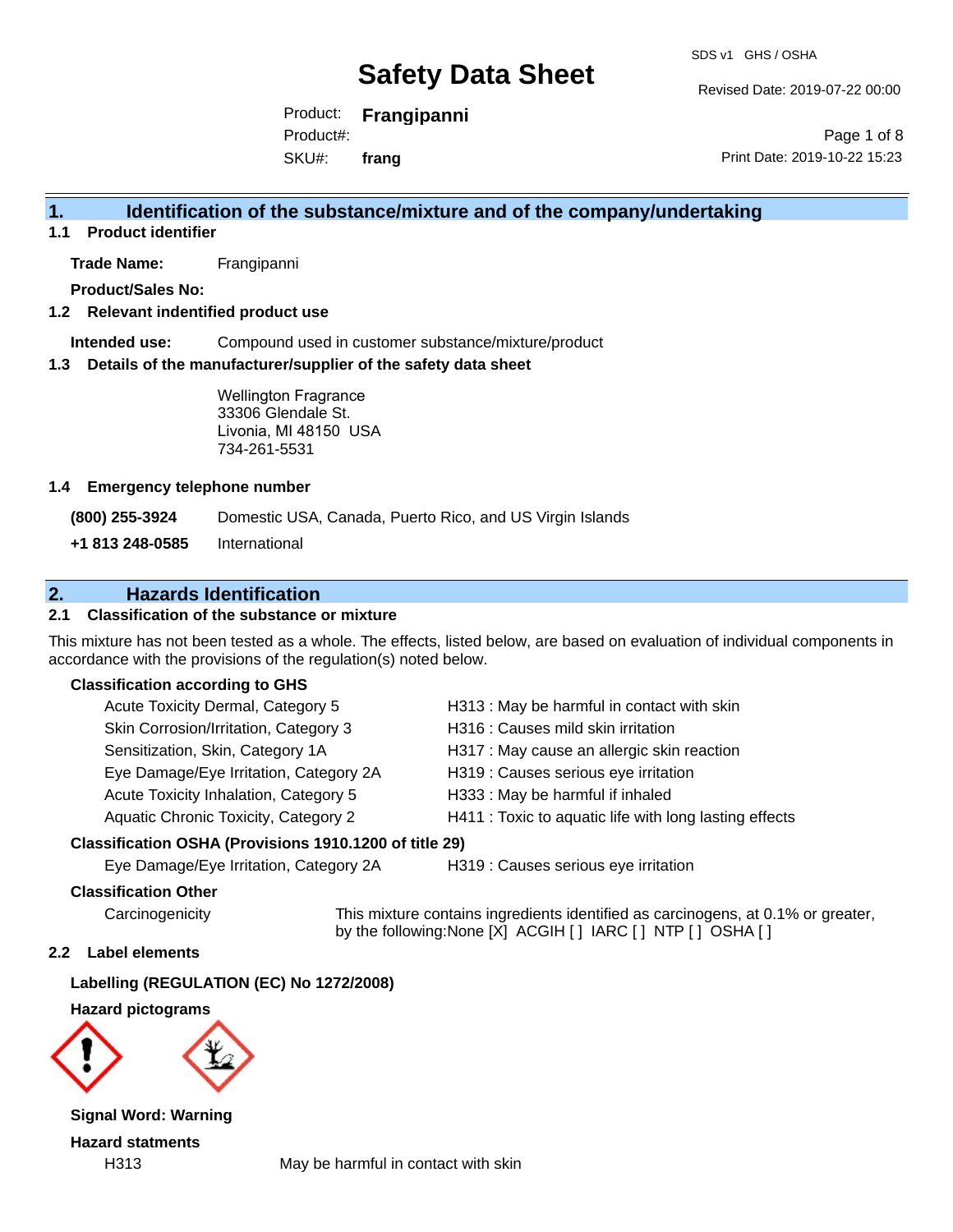#### SDS v1 GHS / OSHA

## **Safety Data Sheet**

Revised Date: 2019-07-22 00:00

|           | Product: <b>Frangipanni</b> |                              |
|-----------|-----------------------------|------------------------------|
| Product#: |                             | Page 2 of 8                  |
| SKU#:     | frang                       | Print Date: 2019-10-22 15:23 |
|           |                             |                              |

| H316                            | Causes mild skin irritation                                                                                                      |
|---------------------------------|----------------------------------------------------------------------------------------------------------------------------------|
| H317                            | May cause an allergic skin reaction                                                                                              |
| H319                            | Causes serious eye irritation                                                                                                    |
| H333                            | May be harmful if inhaled                                                                                                        |
| H411                            | Toxic to aquatic life with long lasting effects                                                                                  |
| <b>Precautionary Statements</b> |                                                                                                                                  |
| <b>Prevention:</b>              |                                                                                                                                  |
| P <sub>264</sub>                | Wash hands thoroughly after handling                                                                                             |
| P272                            | Contaminated work clothing should not be allowed out of the workplace                                                            |
| P <sub>273</sub>                | Avoid release to the environment                                                                                                 |
| Response:                       |                                                                                                                                  |
| $P302 + P352$                   | IF ON SKIN: Wash with soap and water                                                                                             |
| $P304 + P312$                   | IF INHALED: Call a POISON CENTER or doctor/physician if you feel unwell                                                          |
| $P305 + P351 + P338$            | IF IN EYES: Rinse cautiously with water for several minutes Remove contact lenses if<br>present and easy to do. continue rinsing |
| $P333 + P313$                   | If skin irritation or a rash occurs: Get medical advice/attention                                                                |
| $P337 + P313$                   | If eye irritation persists: Get medical advice/attention                                                                         |
| P363                            | Wash contaminated clothing before reuse                                                                                          |
| P391                            | <b>Collect Spillage</b>                                                                                                          |
|                                 |                                                                                                                                  |

#### **2.3 Other Hazards**

**no data available**

### **3. Composition/Information on Ingredients**

#### **3.1 Mixtures**

This product is a complex mixture of ingredients, which contains among others the following substance(s), presenting a health or environmental hazard within the meaning of the UN Globally Harmonized System of Classification and Labeling of Chemicals (GHS):

| CAS#<br>Ingredient                 | EC#                                 | Conc.<br>Range | <b>GHS Classification</b> |
|------------------------------------|-------------------------------------|----------------|---------------------------|
| $60 - 12 - 8$<br>phenethyl alcohol | 200-456-2                           | $5 - 10%$      | H302; H313; H316; H319    |
| 8007-35-0<br>Terpineol acetate     | 232-357-5                           | $5 - 10%$      | H316; H401; H411          |
| 140-11-4<br>Benzyl acetate         | 205-399-7                           | $5 - 10 \%$    | H303; H401; H412          |
| 121-33-5<br>vanillin               | 204-465-2                           | $2 - 5%$       | H303; H319                |
| 68608-32-2                         | 294-461-7<br>Cedarwood oil terpenes | $2 - 5%$       | H304; H400; H410          |
| 5655-61-8                          | 227-101-4                           | $2 - 5%$       | H316; H401                |
|                                    | laevo-Bornyl acetate                |                |                           |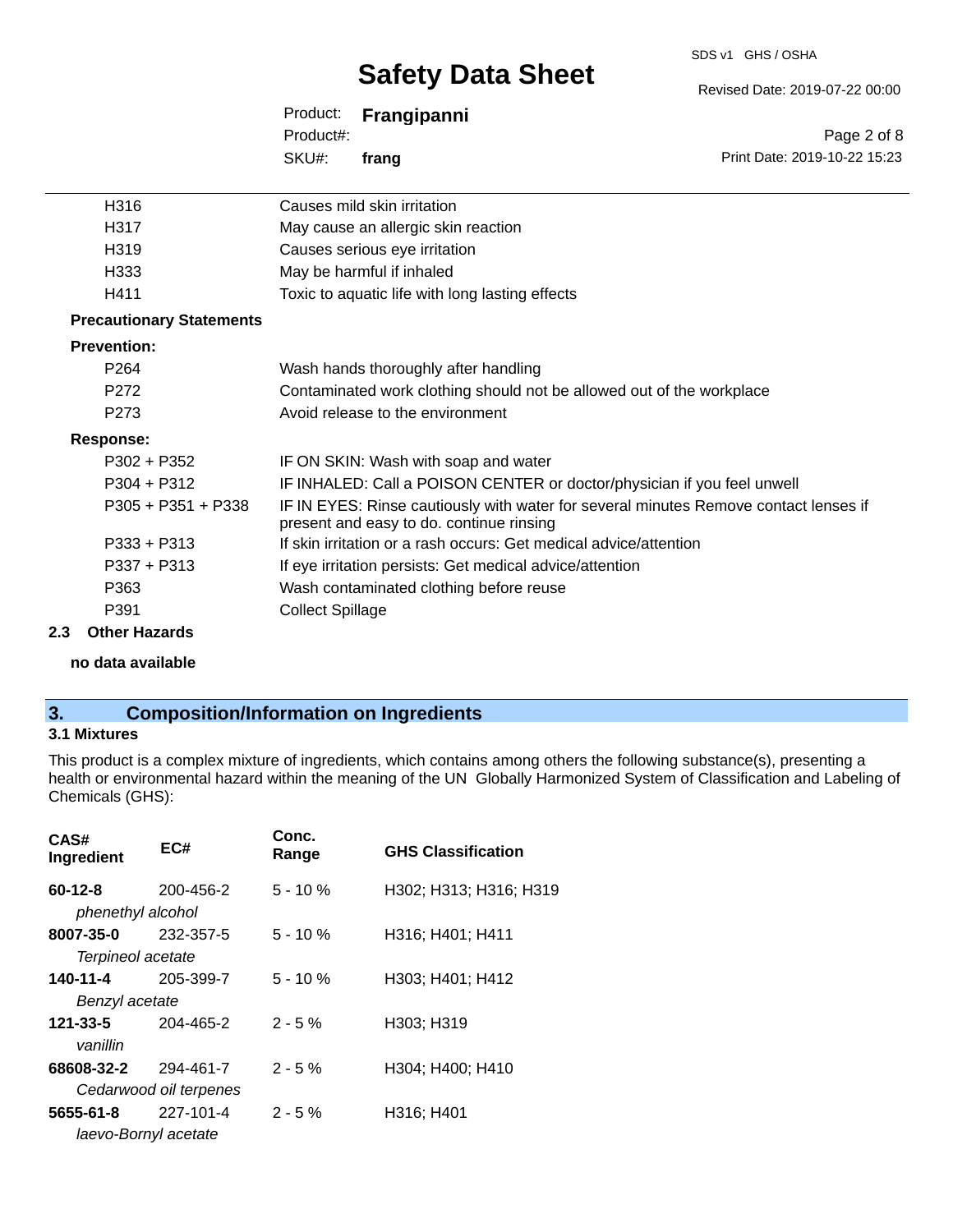SDS v1 GHS / OSHA

Revised Date: 2019-07-22 00:00

Product: **Frangipanni**

Product#:

SKU#: **frang**

| Page 3 of 8                  |
|------------------------------|
| Print Date: 2019-10-22 15:23 |

| CAS#<br>Ingredient   | EC#       | Conc.<br>Range                               | <b>GHS Classification</b>          |
|----------------------|-----------|----------------------------------------------|------------------------------------|
| $98 - 55 - 5$        | 202-680-6 | $1 - 2%$                                     | H227; H303; H315; H319; H401       |
| <b>Terpineol</b>     |           |                                              |                                    |
| 31906-04-4           | 250-863-4 | $1 - 2 \%$                                   | H317; H402                         |
|                      |           | Hydroxyisohexyl 3-cyclohexene carboxaldehyde |                                    |
| $134 - 20 - 3$       | 205-132-4 | $1 - 2 \%$                                   | H303; H316; H319; H402             |
| Methyl anthranilate  |           |                                              |                                    |
| 122-40-7             | 204-541-5 | $1 - 2%$                                     | H303; H316; H317; H401; H411       |
| <b>Amyl Cinnamal</b> |           |                                              |                                    |
| 78-70-6              | 201-134-4 | $1 - 2%$                                     | H227; H303; H315; H317; H319; H402 |
| Linalool             |           |                                              |                                    |
| $125 - 12 - 2$       | 204-727-6 | $1 - 2%$                                     | H227; H316; H401                   |
| Isobornyl acetate    |           |                                              |                                    |
| $77 - 53 - 2$        | 201-035-6 | $1 - 2%$                                     | H227; H401; H411                   |
| Cedrol Crystals      |           |                                              |                                    |
| $123 - 11 - 5$       | 204-602-6 | $1 - 2%$                                     | H303; H402; H412                   |
| Anisaldehyde         |           |                                              |                                    |

See Section 16 for full text of GHS classification codes

See Section 16 for full text of GHS classification codes which where not shown in section 2

Total Hydrocarbon Content (%  $w/w$ ) = 1.10

| 4.<br><b>First Aid Measures</b>                                                   |                                                                                                               |  |
|-----------------------------------------------------------------------------------|---------------------------------------------------------------------------------------------------------------|--|
| <b>Description of first aid measures</b><br>4.1                                   |                                                                                                               |  |
| Inhalation:                                                                       | Remove from exposure site to fresh air and keep at rest.<br>Obtain medical advice.                            |  |
| <b>Eye Exposure:</b>                                                              | Flush immediately with water for at least 15 minutes.<br>Contact physician if symptoms persist.               |  |
| <b>Skin Exposure:</b>                                                             | Remove contaminated clothes. Wash thoroughly with water (and soap).<br>Contact physician if symptoms persist. |  |
| Ingestion:                                                                        | Rinse mouth with water and obtain medical advice.                                                             |  |
| Most important symptoms and effects, both acute and delayed<br>4.2                |                                                                                                               |  |
| <b>Symptoms:</b>                                                                  | no data available                                                                                             |  |
| Risks:                                                                            | Refer to Section 2.2 "Hazard Statements"                                                                      |  |
| Indication of any immediate medical attention and special treatment needed<br>4.3 |                                                                                                               |  |
| Treatment:                                                                        | Refer to Section 2.2 "Response"                                                                               |  |

| 5. | <b>Fire-Fighting measures</b> |
|----|-------------------------------|
|    |                               |

### **5.1 Extinguishing media**

| Suitable:  | Carbon dioxide (CO2), Dry chemical, Foam          |
|------------|---------------------------------------------------|
| Unsuitable | Do not use a direct water jet on burning material |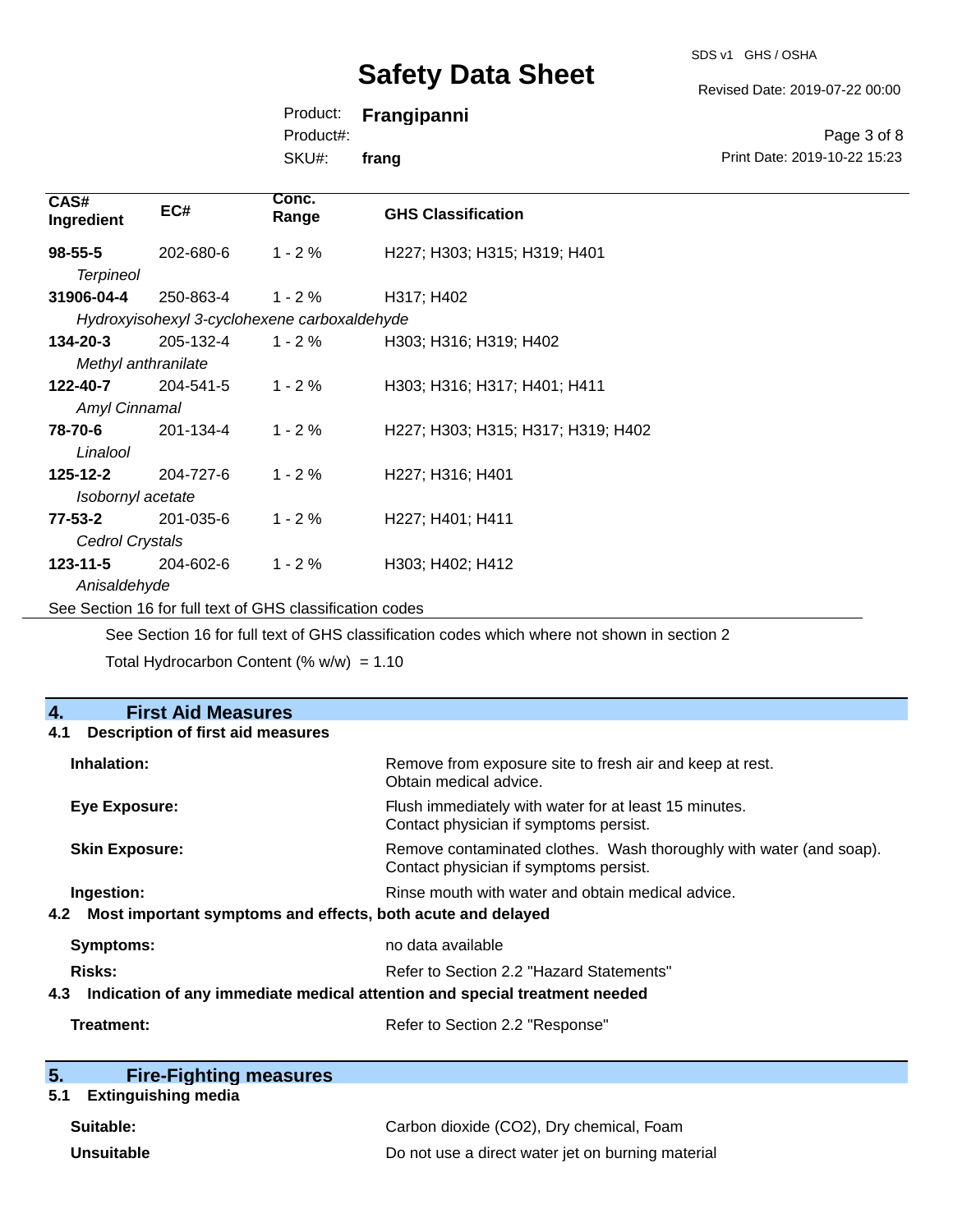Revised Date: 2019-07-22 00:00

Product: **Frangipanni** SKU#: Product#: **frang**

Page 4 of 8 Print Date: 2019-10-22 15:23

#### **5.2 Special hazards arising from the substance or mixture**

**During fire fighting:** Water may be ineffective

#### **5.3 Advice for firefighters**

**Further information:** Standard procedure for chemical fires

#### **6. Accidental Release Measures**

#### **6.1 Personal precautions, protective equipment and emergency procedures**

Avoid inhalation and contact with skin and eyes. A self-contained breathing apparatus is recommended in case of a major spill.

#### **6.2 Environmental precautions**

Keep away from drains, soil, and surface and groundwater.

#### **6.3 Methods and materials for containment and cleaning up**

Clean up spillage promptly. Remove ignition sources. Provide adequate ventilation. Avoid excessive inhalation of vapors. Gross spillages should be contained by use of sand or inert powder and disposed of according to the local regulations.

#### **6.4 Reference to other sections**

Not Applicable

#### **7. Handling and Storage**

#### **7.1 Precautions for safe handling**

Apply according to good manufacturing and industrial hygiene practices with proper ventilation. Do not drink, eat or smoke while handling. Respect good personal hygiene.

#### **7.2 Conditions for safe storage, including any incompatibilities**

Store in a cool, dry and ventilated area away from heat sources and protected from light in tightly closed original container. Avoid uncoated metal container. Keep air contact to a minimum.

#### **7.3 Specific end uses**

No information available

#### **8. Exposure Controls/Personal Protection**

#### **8.1 Control parameters**

**Exposure Limits: Component** ACGIH TWA ppm STEL ppm TWA ppm STEL ppm ACGIH **OSHA** OSHA **140-11-4** *Benzyl acetate* 10 **Engineering Controls:** Use local exhaust as needed.

#### **8.2 Exposure controls - Personal protective equipment**

| Eye protection:                | Tightly sealed goggles, face shield, or safety glasses with brow guards and side shields, etc.<br>as may be appropriate for the exposure |
|--------------------------------|------------------------------------------------------------------------------------------------------------------------------------------|
| <b>Respiratory protection:</b> | Avoid excessive inhalation of concentrated vapors. Apply local ventilation where appropriate.                                            |
| <b>Skin protection:</b>        | Avoid Skin contact. Use chemically resistant gloves as needed.                                                                           |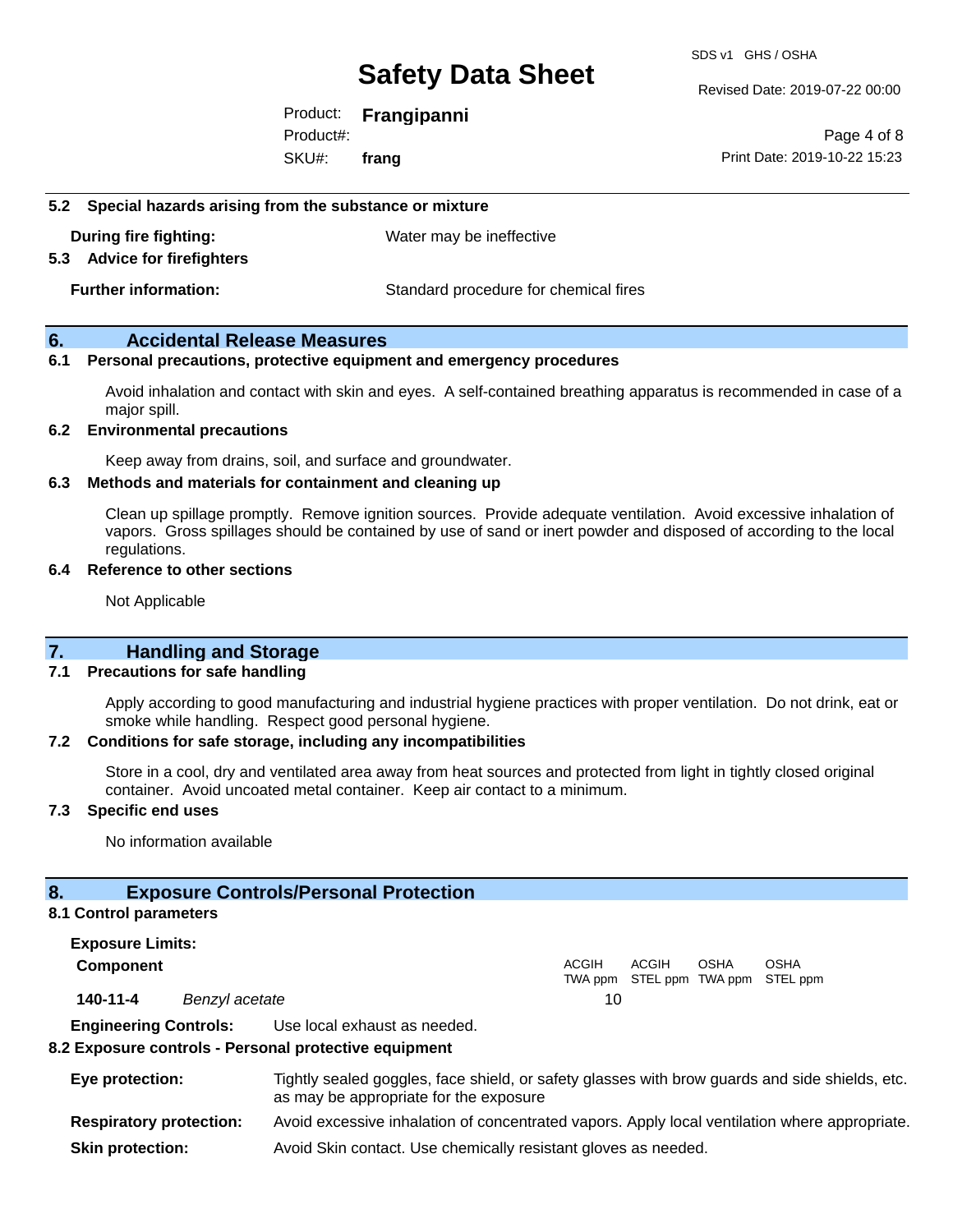Revised Date: 2019-07-22 00:00

Product: **Frangipanni** SKU#: Product#: **frang**

Page 5 of 8 Print Date: 2019-10-22 15:23

### **9. Physical and Chemical Properties**

#### **9.1 Information on basic physical and chemical properties**

| Appearance:                  | Liquid               |
|------------------------------|----------------------|
| Odor:                        | Conforms to Standard |
| Color:                       | Yellow (G5-7)        |
| <b>Viscosity:</b>            | Liquid               |
| <b>Freezing Point:</b>       | Not determined       |
| <b>Boiling Point:</b>        | Not determined       |
| <b>Melting Point:</b>        | Not determined       |
| <b>Flashpoint (CCCFP):</b>   | >200 F (93.33 C)     |
| <b>Auto flammability:</b>    | Not determined       |
| <b>Explosive Properties:</b> | None Expected        |
| <b>Oxidizing properties:</b> | None Expected        |
| Vapor Pressure (mmHg@20 C):  | 0.0358               |
| %VOC:                        | 0.04                 |
| Specific Gravity @ 25 C:     | 1.0110               |
| Density @ 25 C:              | 1.0080               |
| Refractive Index @ 20 C:     | 1.4720               |
| Soluble in:                  | Oil                  |

### **10. Stability and Reactivity**

| <b>10.1 Reactivity</b>                  | None                                               |
|-----------------------------------------|----------------------------------------------------|
| <b>10.2 Chemical stability</b>          | Stable                                             |
| 10.3 Possibility of hazardous reactions | None known                                         |
| <b>10.4 Conditions to avoid</b>         | None known                                         |
| 10.5 Incompatible materials             | Strong oxidizing agents, strong acids, and alkalis |
| 10.6 Hazardous decomposition products   | None known                                         |

#### **11. Toxicological Information 11.1 Toxicological Effects**

Acute Toxicity Estimates (ATEs) based on the individual Ingredient Toxicity Data utilizing the "Additivity Formula"

| Acute toxicity - Oral - (Rat) mg/kg          | Not classified - the classification criteria are not met |
|----------------------------------------------|----------------------------------------------------------|
| Acute toxicity - Dermal - (Rabbit) mg/kg     | (LD50: 4543.9809) May be harmful in contact with skin    |
| Acute toxicity - Inhalation - (Rat) mg/L/4hr | (LD50: 99.6305) May be harmful if inhaled                |
| <b>Skin corrosion / irritation</b>           | May be harmful if inhaled                                |
| Serious eye damage / irritation              | Causes serious eye irritation                            |
| <b>Respiratory sensitization</b>             | Not classified - the classification criteria are not met |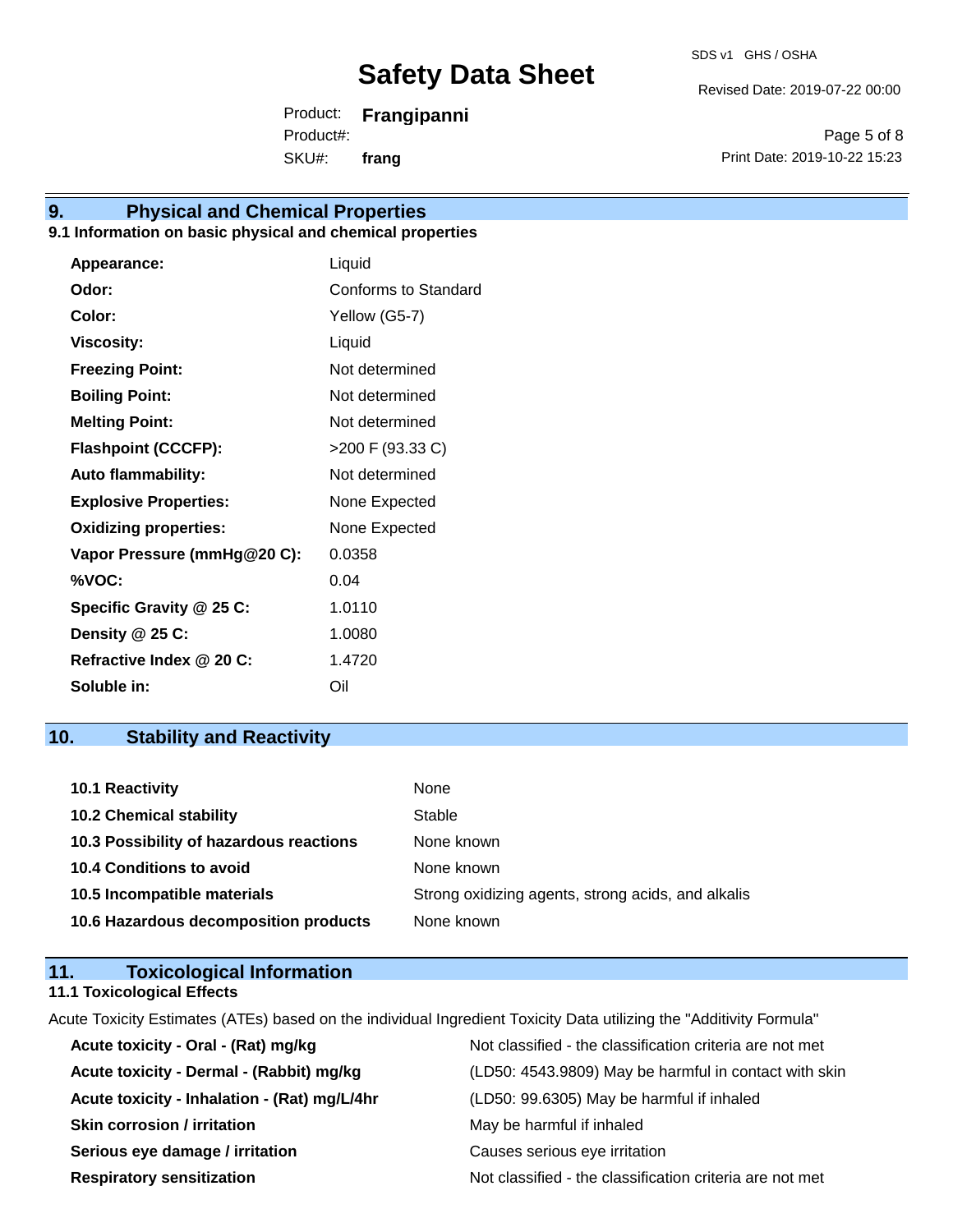SDS v1 GHS / OSHA

Revised Date: 2019-07-22 00:00

Product: **Frangipanni** SKU#: Product#: **frang**

Page 6 of 8 Print Date: 2019-10-22 15:23

| <b>Skin sensitization</b>                          | May cause an allergic skin reaction                      |
|----------------------------------------------------|----------------------------------------------------------|
| <b>Germ cell mutagenicity</b>                      | Not classified - the classification criteria are not met |
| Carcinogenicity                                    | Not classified - the classification criteria are not met |
| <b>Reproductive toxicity</b>                       | Not classified - the classification criteria are not met |
| Specific target organ toxicity - single exposure   | Not classified - the classification criteria are not met |
| Specific target organ toxicity - repeated exposure | Not classified - the classification criteria are not met |
| <b>Aspiration hazard</b>                           | Not classified - the classification criteria are not met |

| .<br>LUUIUGIUGI IIIIUI IIIGUUII    |                                                          |
|------------------------------------|----------------------------------------------------------|
| <b>12.1 Toxicity</b>               |                                                          |
| <b>Acute acquatic toxicity</b>     | Not classified - the classification criteria are not met |
| <b>Chronic acquatic toxicity</b>   | Toxic to aquatic life with long lasting effects          |
| <b>Toxicity Data on soil</b>       | no data available                                        |
| <b>Toxicity on other organisms</b> | no data available                                        |
| 12.2 Persistence and degradability | no data available                                        |
| 12.3 Bioaccumulative potential     | no data available                                        |
| 12.4 Mobility in soil              | no data available                                        |
| 12.5 Other adverse effects         | no data available                                        |
|                                    |                                                          |

#### **13. Disposal Conditions**

**12. Ecological Information** 

#### **13.1 Waste treatment methods**

Do not allow product to reach sewage systems. Dispose of in accordance with all local and national regulations. Send to a licensed waste management company.The product should not be allowed to enter drains, water courses or the soil. Do not contaminate ponds, waterways or ditches with chemical or used container.

### **14. Transport Information**

| <b>Marine Pollutant</b>                                       | Yes. Ingredient of greatest environmental impact:<br>68608-32-2 : (2 - 5 %) : Cedarwood oil terpenes |              |                                     |                 |               |
|---------------------------------------------------------------|------------------------------------------------------------------------------------------------------|--------------|-------------------------------------|-----------------|---------------|
| <b>Regulator</b>                                              |                                                                                                      | <b>Class</b> | <b>Pack Group</b>                   | <b>Sub Risk</b> | UN-nr.        |
| U.S. DOT (Non-Bulk)                                           |                                                                                                      |              | Not Regulated - Not Dangerous Goods |                 |               |
| <b>Chemicals NOI</b>                                          |                                                                                                      |              |                                     |                 |               |
| <b>ADR/RID (International Road/Rail)</b>                      |                                                                                                      |              |                                     |                 |               |
| <b>Environmentally Hazardous</b><br>Substance, Liquid, n.o.s. |                                                                                                      | 9            | Ш                                   |                 | <b>UN3082</b> |
| <b>IATA (Air Cargo)</b>                                       |                                                                                                      |              |                                     |                 |               |
| <b>Environmentally Hazardous</b><br>Substance, Liquid, n.o.s. |                                                                                                      | 9            | Ш                                   |                 | UN3082        |
| IMDG (Sea)                                                    |                                                                                                      |              |                                     |                 |               |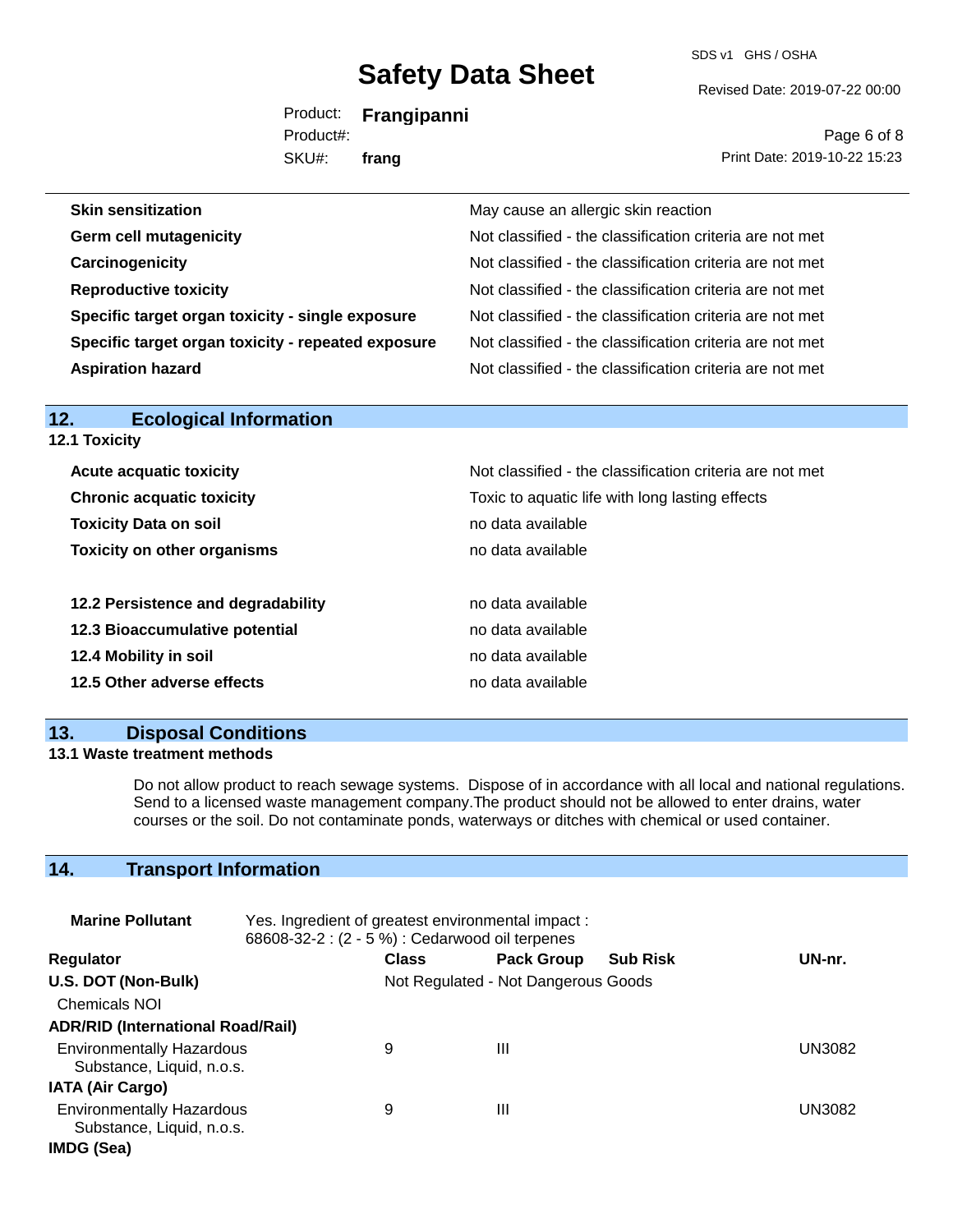Revised Date: 2019-07-22 00:00

|                                                                      | Product:  |       | Frangipanni                                                  |                              |
|----------------------------------------------------------------------|-----------|-------|--------------------------------------------------------------|------------------------------|
|                                                                      | Product#: |       |                                                              | Page 7 of 8                  |
|                                                                      | SKU#:     | frang |                                                              | Print Date: 2019-10-22 15:23 |
| <b>Environmentally Hazardous</b><br>Substance, Liquid, n.o.s.        |           | 9     | Ш                                                            | <b>UN3082</b>                |
| <b>Regulatory Information</b><br>15.                                 |           |       |                                                              |                              |
| <b>U.S. Federal Regulations</b>                                      |           |       |                                                              |                              |
| <b>TSCA (Toxic Substance Control Act)</b>                            |           |       | All components of the substance/mixture are listed or exempt |                              |
| 40 CFR(EPCRA, SARA, CERCLA and CAA)<br><b>U.S. State Regulations</b> |           |       | This product contains NO components of concern.              |                              |
| <b>California Proposition 65 Warning</b>                             |           |       | This product contains the following components:              |                              |
| 123-35-3(NF 204-622-5 0.01 - 0.1%                                    |           |       | beta-Myrcene (Natural Source)                                |                              |
| <b>Canadian Regulations</b>                                          |           |       |                                                              |                              |
| <b>DSL</b>                                                           |           |       | 100.00% of the components are listed or exempt.              |                              |
| 16.<br><b>Other Information</b>                                      |           |       |                                                              |                              |

#### **GHS H-Statements referred to under section 3 and not listed in section 2**

| H227 : Combustible liquid                                | H302: Harmful if swallowed                                     |
|----------------------------------------------------------|----------------------------------------------------------------|
| H303 : May be harmful if swallowed                       | H304 : May be fatal if swallowed and enters airways            |
| H315 : Causes skin irritation                            | H317 : May cause an allergic skin reaction                     |
| H400 : Very Toxic to aquatic life                        | H401 : Toxic to aquatic life                                   |
| H402 : Harmful to aquatic life                           | H410 : Very toxic to aquatic life with long lasting<br>effects |
| H412 : Harmful to aquatic life with long lasting effects |                                                                |
| <b>Total Fractional Values</b>                           |                                                                |
| (TFV) Risk                                               | (TFV) Risk                                                     |
| (50.19) Acute Toxicity Inhalation, Category 5            | (21.37) Aquatic Chronic Toxicity, Category 3                   |
| (16.50) Sensitization, Skin, Category 1A                 | (2.85) Skin Corrosion/Irritation, Category 3                   |
| (2.11) Aquatic Chronic Toxicity, Category 2              | (1.92) Eye Damage/Eye Irritation, Category 2A                  |
| (1.55) Sensitization, Skin, Category 1B                  | (1.10) Acute Toxicity Dermal, Category 5                       |

#### Remarks

**15.** 

This safety data sheet is based on the properties of the material known to WellingtonFragrance at the time the data sheet was issued. The safety data sheet is intended to provide information for a health and safety assessment of the material and the circumstances, under which it is packaged, stored or applied in the workplace. For such a safety assessment Wellington Fragrance holds no responsibility. This document is not intended for quality assurance purposes.